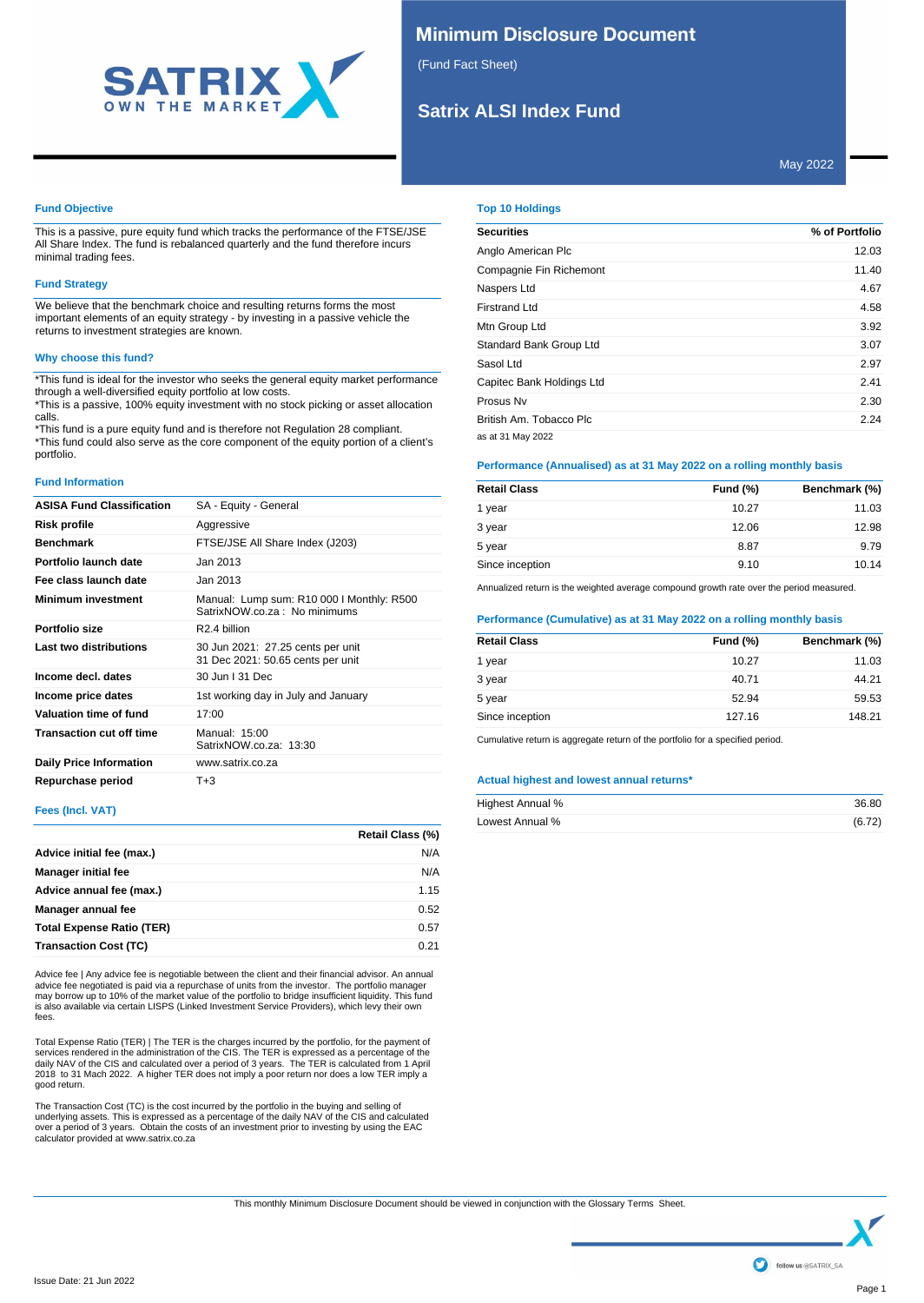

# **Minimum Disclosure Document**

(Fund Fact Sheet)

# **Satrix ALSI Index Fund**

May 2022

# **Asset Allocation**



# **Portfolio Manager(s) Quarterly Comment - 31 Mar 2022**

## **Market Commentary**

The first quarter of 2022 was filled with many events that translated to volatile markets across the globe. Russia's invasion of Ukraine not only surprised everyone, but it also had a huge impact on energy prices, which then pushed the already record-high inflations numbers even higher. To combat inflation, central banks, including the Federal Reserve Bank, began hiking interest rates, while the South African Reserve Bank (SARB) also hiked its repo rate for the third time in a row since the fourth quarter of 2021. A market sell-off of risky assets ensued, with the S&P 500 index having its worst start to the year since 2009 and the NASDAQ down the most at the beginning of the year since 2008.

For the quarter, the MSCI World Index was down 5.2%, the MSCI Emerging Markets Index also down 7.0% and the MSCI USA Index down 5.3% in net US dollar. The Latin American emerging markets had an outstanding first quarter for the year with the MSCI EM Latin American Index returning 27.3%. The MSCI South Africa Index was up 20.3% during the quarter in dollar terms while the MSCI China index returned -14.2%. The MSCI Europe Index returned -7.4% while the MSCI United Kingdom returned 1.8%. All returns are in net US dollar.

The oil price reached levels last seen in 2014, as the markets awaited a possibility of more sanctions for Russia, while in the US President Biden announced that the country would release close to one million barrels of oil a day over the next six months to combat the surge in energy prices. The Brent crude price ended the quarter at \$104.71 a barrel, a staggering 35.4% increase from the start of the quarter. The gold price almost reached the \$2000 level in February, as Russia invaded Ukraine but has since dropped off that level and closed the quarter at \$1937.23, a gain of 5.92% since the beginning of the quarter. The US Government 10-year bond closed the quarter at 2.34% as inflation continued to accelerate while the US jobless rate fell more than expected and the Fed started the interest rate hiking cycle.

Locally, the South African equity indices, namely the FTSE/JSE Top 40 (3.6%), FTSE/JSE All Share (3.8%) and FTSE/JSE Capped Shareholder Weighted All Share (Capped SWIX) (6.7%) had positive returns through the quarter. The South African Government 10-year Bond yield closed the quarter at 9.6%, while the All Bond Index (ALBI) (1.9%) ended the quarter with a positive return. The cash benchmark, the Alexander Forbes Short-Term Fixed Interest (STeFI) Composite Index (1.0%) delivered positive money market returns for the quarter. The FTSE/JSE SA Listed Property Index (-1.3%) was down for the quarter.

The South African rand strengthened against the dollar through the period. For the full quarter, the South African rand appreciated by 5.2% to the US dollar, closing at R14.64 to the greenback, R19.20 to the pound and at R16.22 to the euro.

The SARB raised the repo rate by 0.25% in March as the country registered a tenth consecutive month in which annualised inflation was higher than the midpoint of the SARB inflation rate 3-6% target range.

## **Portfolio Performance and Changes**

In the first quarter of 2022, the ALSI had a positive return of 3.84%. The index significantly lagged the FTSE/JSE Capped All Share Index (Capped ALSI), which had a return of 5.69%.

Resources were the largest contributors to the overall index performance during the quarter with strong positive returns from Anglo American plc (AGL) (+22.52%), Sasol  $S_{\rm 37.07}$ 

(SOL) (+37.07%), and Gold Fields (GFI) (+32.32%). FirstRand Ltd (FSR) (+30.04%) and Standard Bank (SBK) (+30.09%) were also big drivers of return over the quarter.

The largest detractors from performance for the quarter were Prosus (PRX) (-39.24%) and Naspers (NPN) (-32.68%). Naspers and its subsidiary Prosus fell significantly during the month of March when Chinese tech giant Tencent had a significant sell-off after the Wall Street Journal reported that it will have to pay a record fine for allegedly violating Chinese anti-money laundering regulations. Naspers and Prosus have lost more than half their value over the past year. Richemont (CFR) (-21.64%) and Mondi plc (MNP) (-26.23%) also had a dampening effect on the performance for the quarter.

At the March 2022 FTSE/JSE index review there were no additions to or deletions from the index. The one-way turnover was 10.83%. The high turnover was attributable to the massive reduction in the weight of BHP Group in the index. This was due to unification of BHP's corporate structure under its existing Australian parent company, BHP Group Limited, which led to a decrease in the number of shares in issue on the South African share register.

## **Our strategy**

Satrix currently tracks the Capped ALSI using an optimised model. The optimised model holds between 130 and 135 shares out of a possible 140 shares at an exante active risk of between 6 and 9 basis points.

The portfolio performance was in line with the index over the quarter. Any deviations from the benchmark could solely be attributed to cash drag and trading cost.

# **Portfolio Manager(s)**

The Satrix Investment Team

## **Management of Investments**

The management of investments are outsourced to Sanlam Investment Management (Pty) Ltd, FSP 579, an authorised Financial Services Provider under the Financial Advisory and Intermediary Services Act, 2002.

This monthly Minimum Disclosure Document should be viewed in conjunction with the Glossary Terms Sheet.